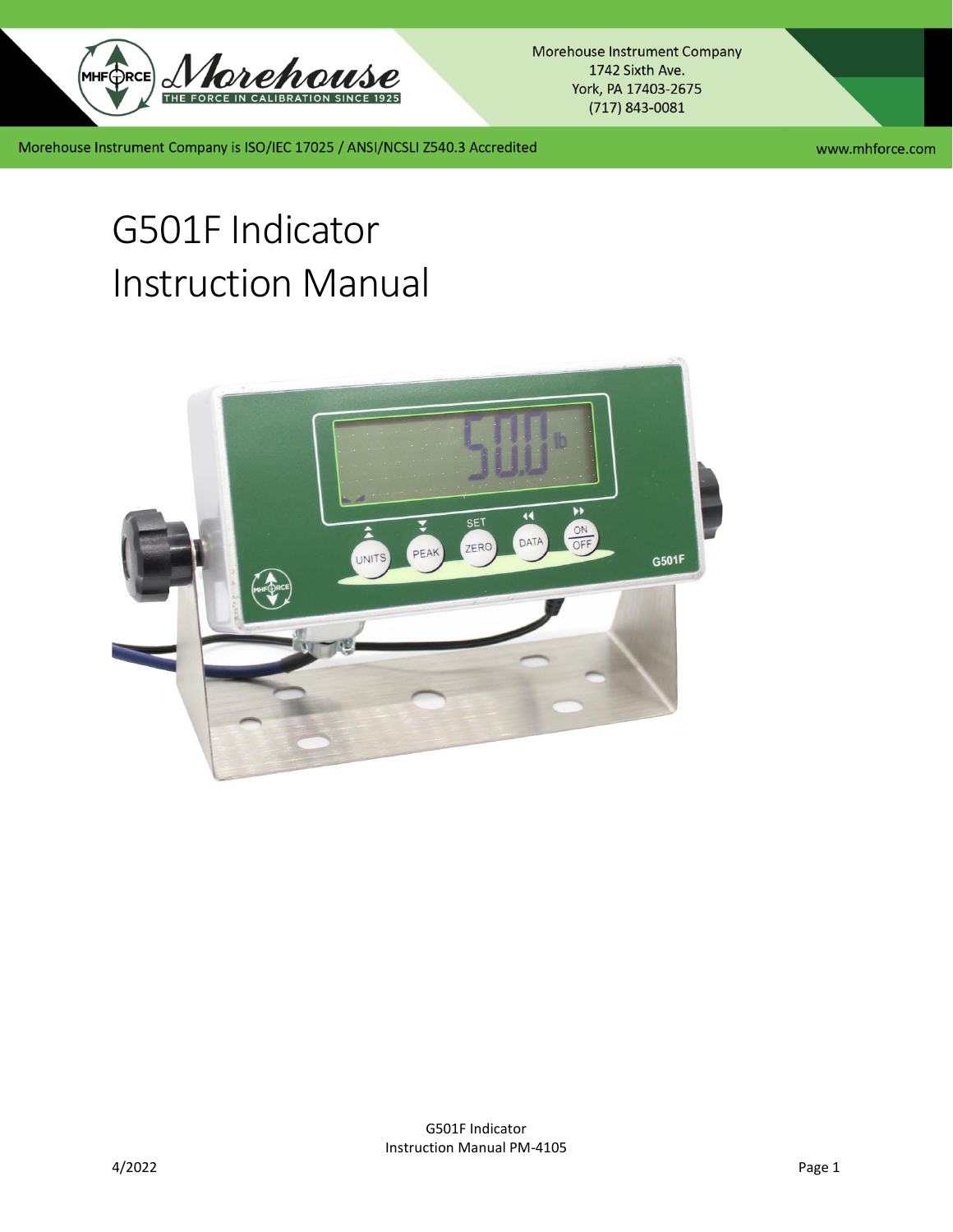

www.mhforce.com

# **Contents**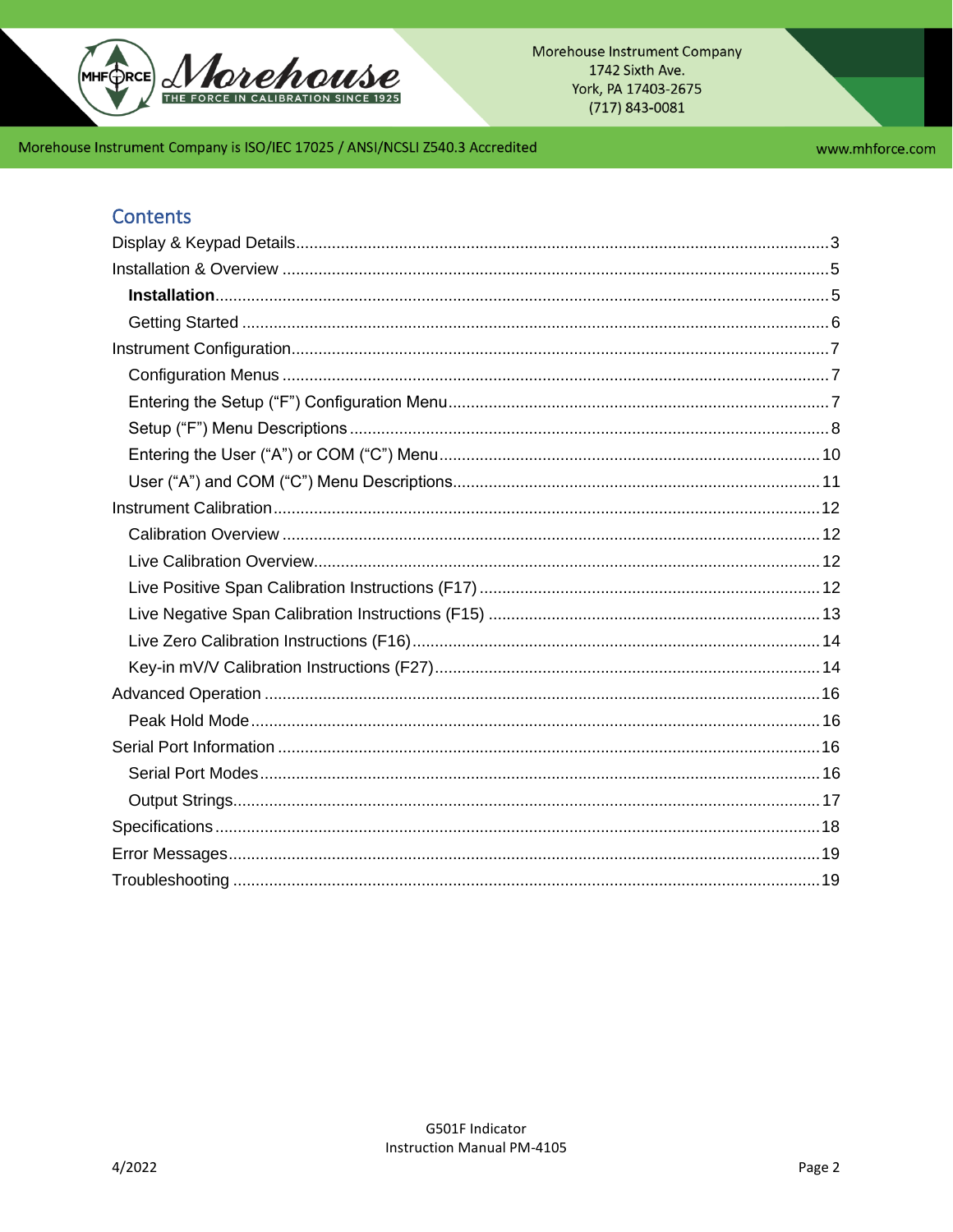

Morehouse Instrument Company 1742 Sixth Ave. York, PA 17403-2675  $(717)$  843-0081

## Morehouse Instrument Company is ISO/IEC 17025 / ANSI/NCSLI Z540.3 Accredited

www.mhforce.com

# <span id="page-2-0"></span>Display & Keypad Details

This instrument uses a 6-digit LCD (Liquid Crystal Display) with adjustable LED backlight. The Table below summarizes the display annunciators.



| <b>Symbol</b>   | <b>Display Indication</b>                                                                                      |
|-----------------|----------------------------------------------------------------------------------------------------------------|
| $\rightarrow 0$ | Displays when the instrument reading is at Zero.                                                               |
| P               | The instrument is in Peak Hold mode.                                                                           |
| lb              | The displayed force reading is in pounds (lbf).                                                                |
| kg              | The displayed force reading is in kilograms (kgf).                                                             |
| g               | The displayed force reading is in grams (gf).                                                                  |
| <b>OZ</b>       | The displayed force reading is in ounces (ozf).                                                                |
|                 | The displayed force reading is in Newtons (N).                                                                 |
| k               | The displayed force reading is in Kilonewtons (kN).                                                            |
| klb             | The displayed force reading is in Kilopound (klbf).                                                            |
|                 | Displays whenever the instrument reading is at rest, i.e., not in motion.                                      |
|                 | When blinking, the battery life of the instrument has reached its useful end and<br>needs to be replaced soon. |
| N               | The displayed reading is negative.                                                                             |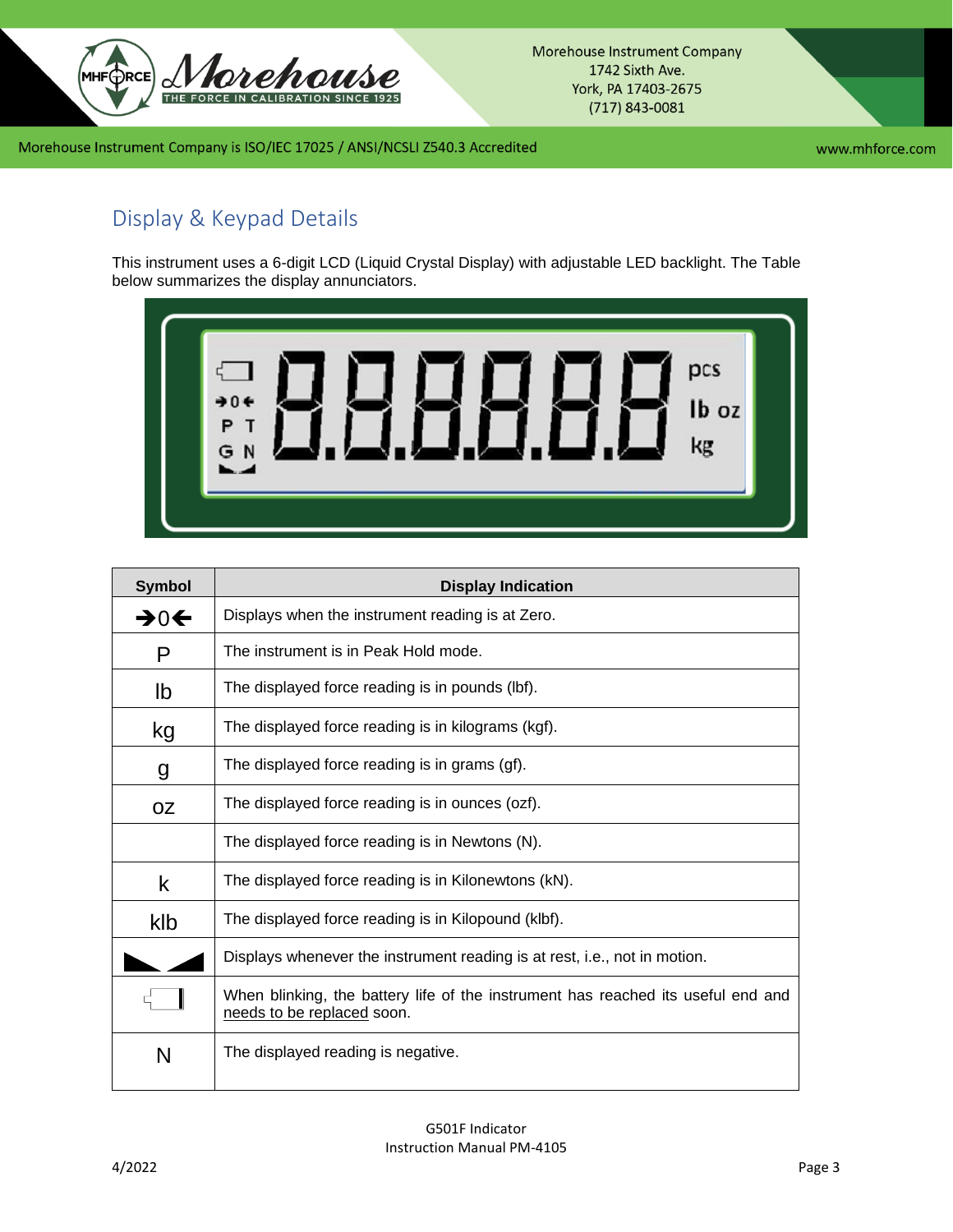

www.mhforce.com

The keypad comprises five (5) function keys.



| <b>Marking</b> | <b>Keypad Function</b>                                                                                                                                                       |  |  |
|----------------|------------------------------------------------------------------------------------------------------------------------------------------------------------------------------|--|--|
| <b>Units</b>   | Selects the displayed unit of measure, e.g., lbf, kgf and N.                                                                                                                 |  |  |
|                | When using the Units button, you can only switch between specific units<br>depending on the unit used when programming the instrument.                                       |  |  |
|                | The units in correlation are: (lbf, kgf, N), (kN, klb), (ozf, gf)                                                                                                            |  |  |
| Peak           | Selects the peak hold display mode of the instrument, e.g., live data, positive<br>peak, and negative peak. (This function must first be enabled using the F36<br>parameter) |  |  |
| Zero           | Zeroes the force display reading.                                                                                                                                            |  |  |
| Data           | Sends the displayed data to the serial communication port.                                                                                                                   |  |  |
| On/Off         | Press and hold for a few seconds to turn the instrument ON. Press and hold for<br>about five seconds to shut the instrument OFF.                                             |  |  |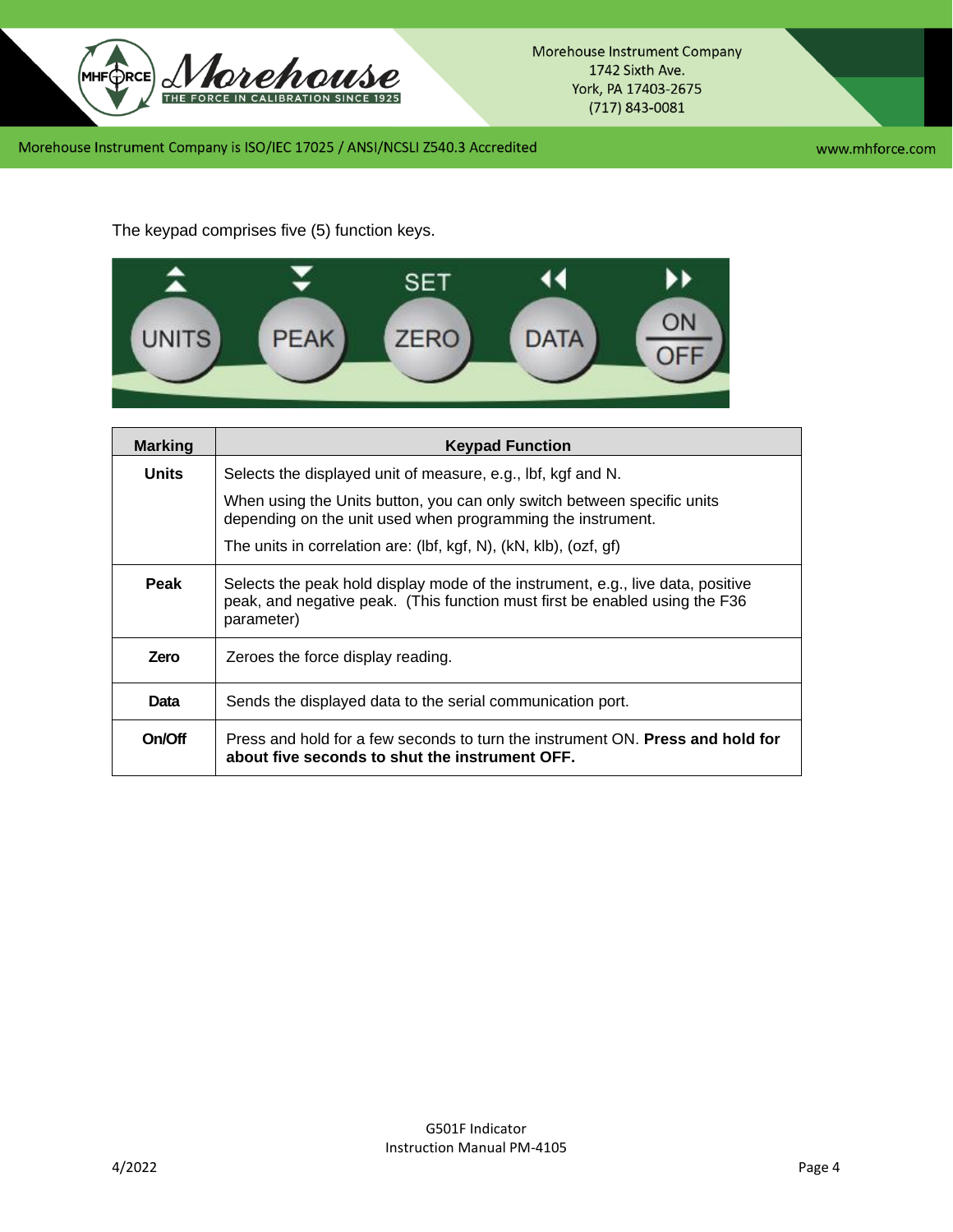

www.mhforce.com

# <span id="page-4-0"></span>Installation & Overview

**Remember that the installer is ultimately responsible to assure that a particular installation will be and remain safe and operable under the specific conditions encountered.**

The instrument must be properly configured and calibrated prior to use.

#### <span id="page-4-1"></span>**Installation**

Find a suitable location for the instrument and use the included bracket to mount the unit to a wall or table. Use this handy guide for mounting the bracket to a wall or table:



When the indicator is not ordered with a load cell, use the following color codes to connect the force sensor.

#### **Force Sensor Cable Leads**

| Color | <b>Function</b> | Color | <b>Function</b> |
|-------|-----------------|-------|-----------------|
| Black | - Excitation    | White | + Signal        |
| Red   | + Excitation    | Green | - Signal        |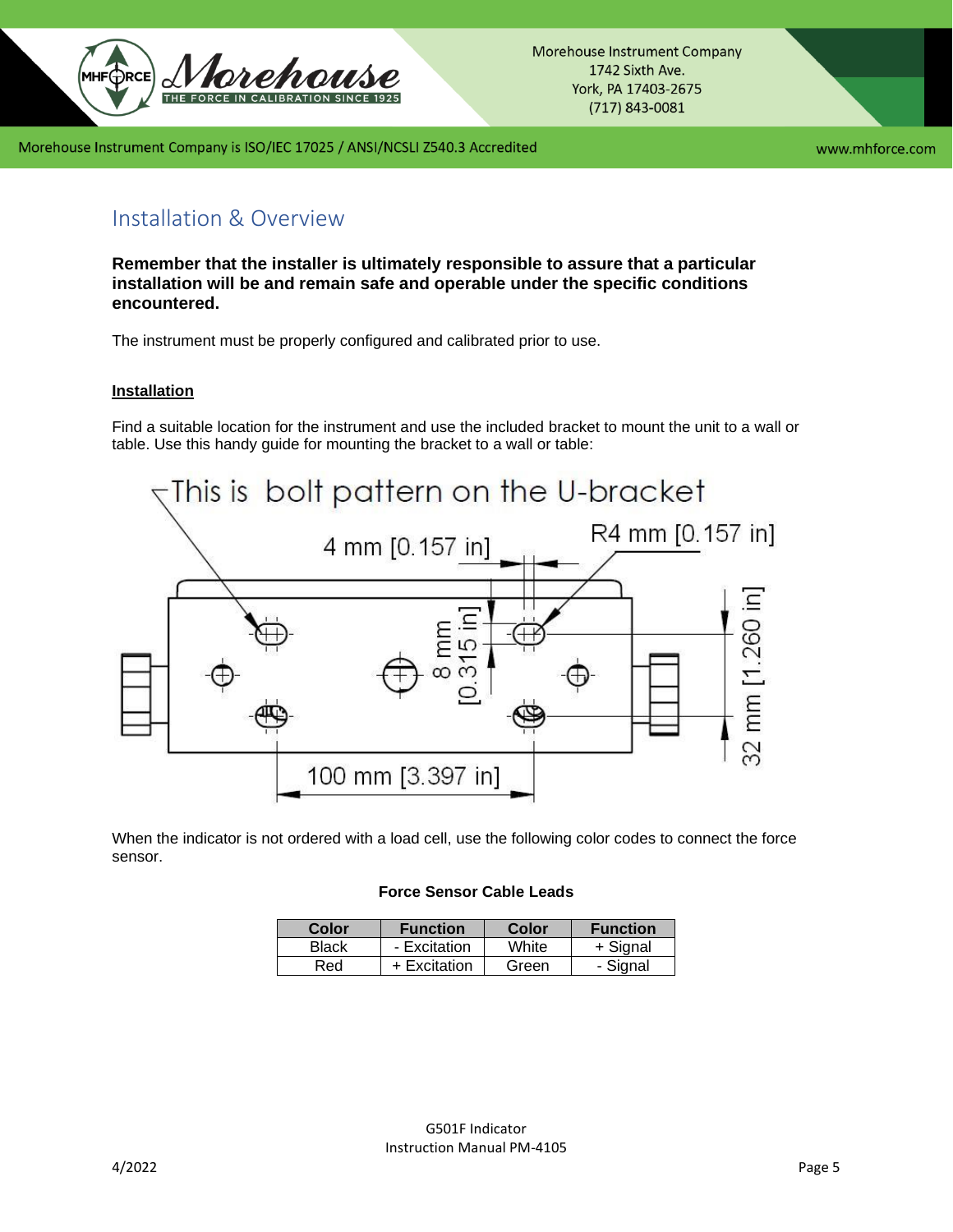

www.mhforce.com

The INSTRUMENT features one full duplex RS-232 serial port, designed for connection to a computer or a serial printer. The same port may be also used as a simplex, RS-232 port designed for connection to a remote display.

## **DSUB9 Connector**

| Pin No. | <b>Wire Name</b> |
|---------|------------------|
|         | RXD              |
|         | TXD              |
| 5       | Ground           |

When using batteries to power the instrument, it requires 4-AA batteries to operate (not included). To install the batteries, remove the plastic battery cover from the rear panel. Observe proper direction (polarity) of the batteries. Replace the battery cover.



The INSTRUMENT may also be powered by the included AC wall adaptor.

## <span id="page-5-0"></span>Getting Started

1. Press and hold the ON/OFF key on the instrument for two seconds. After a brief initialization period, the instrument will revert to a zero ("0") force display.

Your instrument is now ready for configuration and calibration.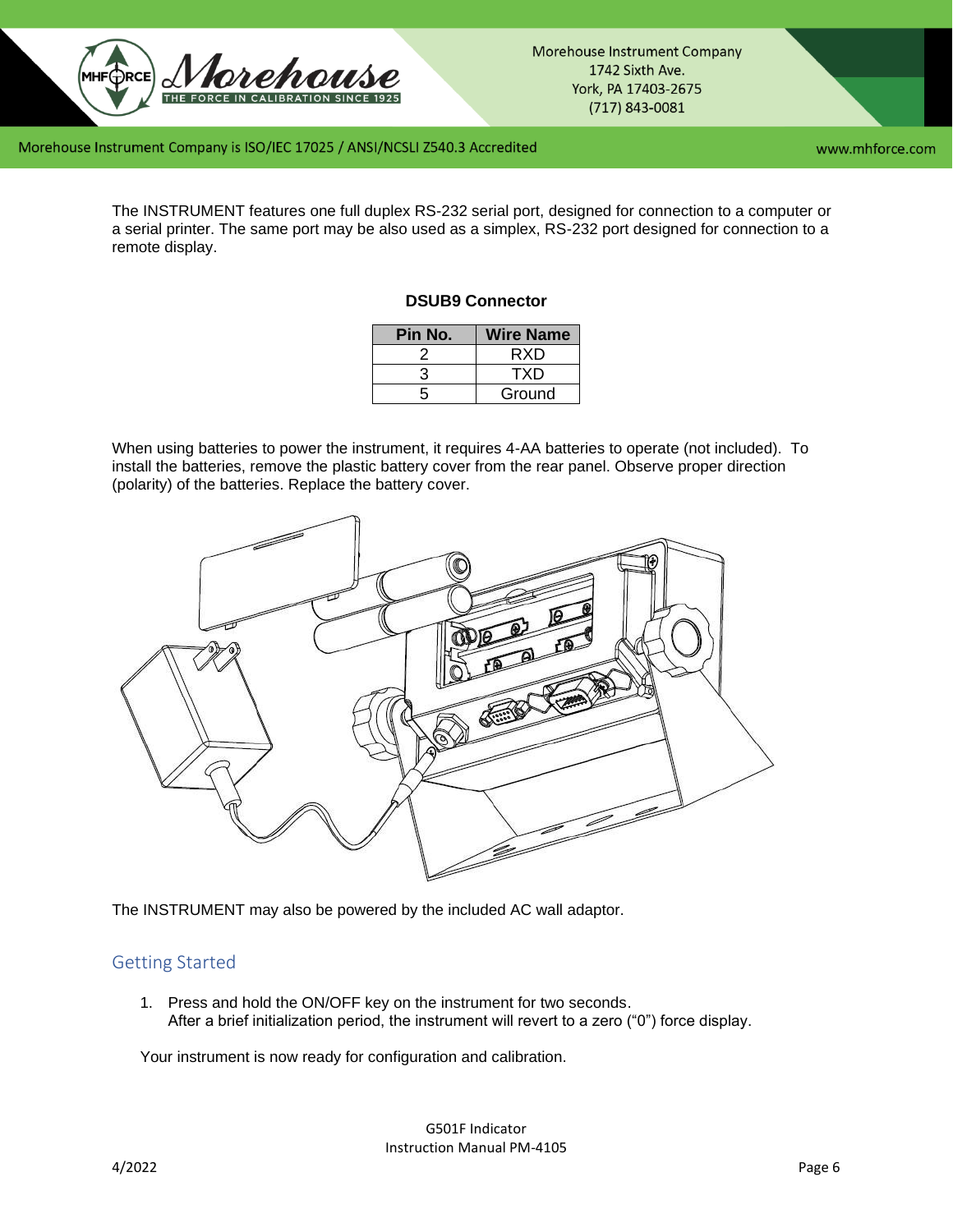

www.mhforce.com

# <span id="page-6-0"></span>Instrument Configuration

# <span id="page-6-1"></span>Configuration Menus

The G501F contains three menus to configure the instrument:

Setup ("F") Menu **–** Configures all metrologically-related parameters including calibration procedures.

User ("A") Menu **–** Configures COM2 communication parameters and other misc. parameters, e.g., automatic turn off.

COM1 ("C") Menu **–** Configures COM1 communication parameters.

The configuration menus are laid out in the following vertical arrangement:

- Top [Menu selection] level
- Parameter level
- Selection level (or function level, e.g., span calibration)

Please review the following chart to get a feel for how to navigate among the various menus and parameters.



# <span id="page-6-2"></span>Entering the Setup ("F") Configuration Menu

- 1. Switch off the instrument by pressing and holding down the ON/OFF key for about 5 seconds.
- 2. Press and hold down the ON/OFF key (about 20 seconds) until the screen shows  $"$ -F-".
- 3. Scroll down using the PEAK (down) key to reach the parameter level. The instrument shows "F 1".
- 4. Move from one "F" menu parameter to the next by using the DATA (left) or ON/OFF (right) keys. For example, to go from F1 to F2, press the ON/OFF key. To go from F2 back to F1, press the DATA key.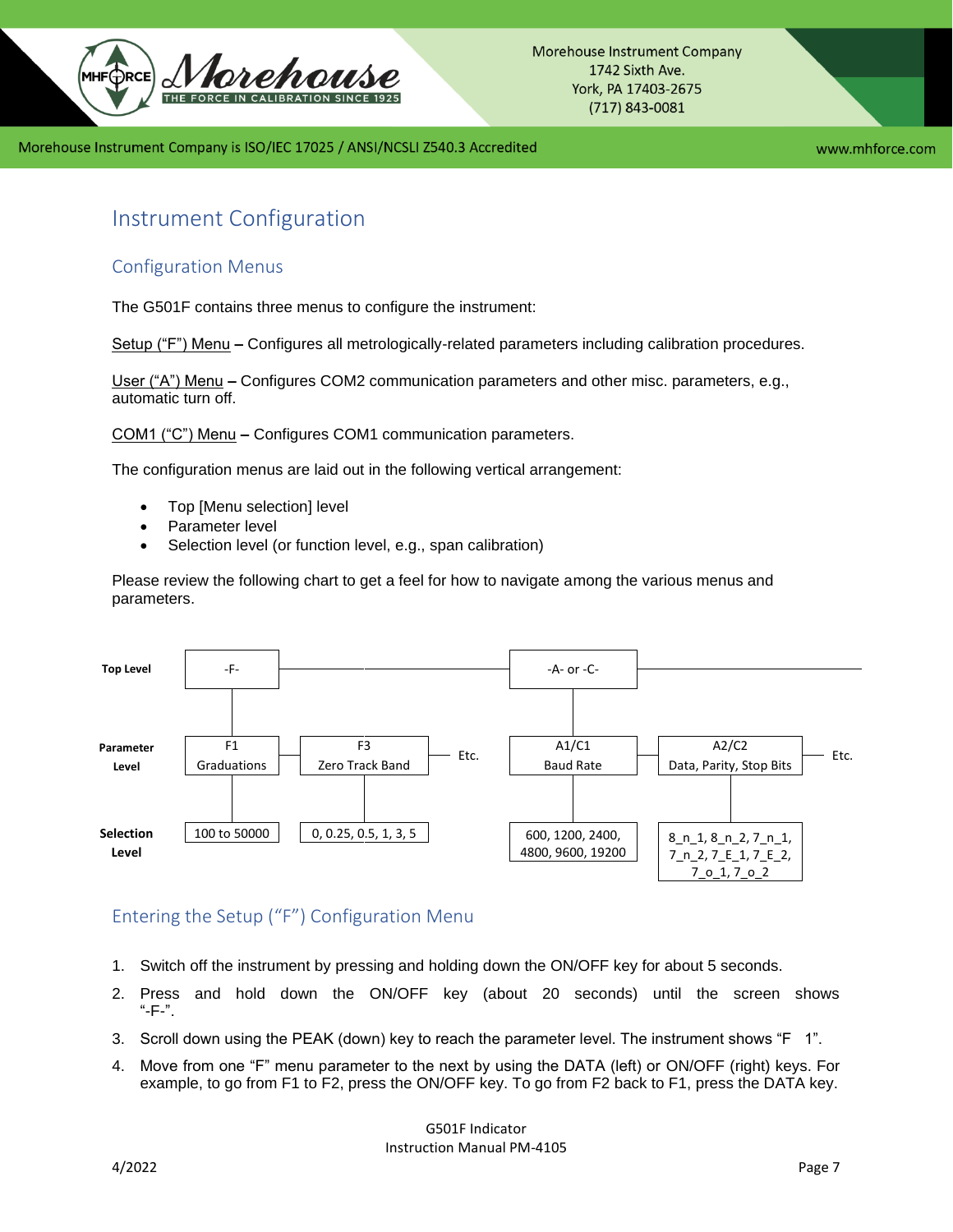

www.mhforce.com

- 5. Once you have arrived at the proper "F" menu parameter, e.g.," F 1", press the PEAK (down) key once to arrive at the selection level. The instrument displays the current parameter setting.
- 6. If there is a selection list, scroll thru the available parameter settings, use the DATA (left) or ON/OFF (right) keys. Otherwise, use the arrow keys to adjust the displayed value to the new value.
- 7. Once the setting you want is displayed on the screen, press the ZERO (set) key to save this value and revert up to the parameter level, e.g.,"  $F = 1$ ".

To save all parameter settings, it is imperative to exit all menus in the following manner: At the parameter level, press the UNITS (up) key twice (two times) to exit the Setup Menu. The instrument displays 'SET' and then automatically powers off.

# <span id="page-7-0"></span>Setup ("F") Menu Descriptions

This section provides more detailed descriptions of the selections found in the Setup Menu Chart. Factoryset defaults are shown in **bold** with a checkmark; **(**√**)**.

| <b>CODE/NAME</b>                        | <b>DESCRIPTION</b>                                                                                                                                                                                                                                                                                                                                                        | <b>SELECTION LIST</b>                      |
|-----------------------------------------|---------------------------------------------------------------------------------------------------------------------------------------------------------------------------------------------------------------------------------------------------------------------------------------------------------------------------------------------------------------------------|--------------------------------------------|
| F <sub>1</sub><br>Graduations           | Sets the number of full-scale graduations, i.e., capacity $\div$ division.<br><b>DO NOT CHANGE</b>                                                                                                                                                                                                                                                                        | Key-in<br>$100 - 50000$<br>50000 $\sqrt$   |
| F <sub>2</sub><br>Sampling Rate         | Sets the sampling rate in Hertz (measurements per second).                                                                                                                                                                                                                                                                                                                | Key-in<br>$1 - 1200.00$<br>100.00 $\sqrt$  |
| F <sub>6</sub><br><b>Digital Filter</b> | Sets the number of measurements to be averaged to affect the speed<br>and stability of the readings. A lower number provides a faster<br>response. Choose the value that works best for your application.                                                                                                                                                                 | 0 to 12<br>8 √                             |
| F <sub>8</sub><br>Calibration<br>Unit   | Sets the force unit of measure to be used in the calibration process.<br>Also, the default unit for normal operation.<br>"1" = primary unit is lbf<br>"2" = primary unit is in $k$ gf<br>"3" = primary unit is ozf<br>" $4"$ = primary unit is in gf<br>"6" = primary unit is kN<br>"7" = primary unit is in klbf<br>Use "1" for Newtons then choose "5" in the F35 menu. | 1 $\sqrt{ }$<br>2<br>3<br>4<br>7<br>6      |
| F9<br>Display<br><b>Divisions</b>       | Sets the interval value. Use together with F10.                                                                                                                                                                                                                                                                                                                           | 1√<br>2<br>5                               |
| F <sub>10</sub><br>Decimal Pt.          | Sets the decimal point value. Use together with F9.                                                                                                                                                                                                                                                                                                                       | 0√<br>0.0<br>0.00<br>0.000<br>0.0000<br>00 |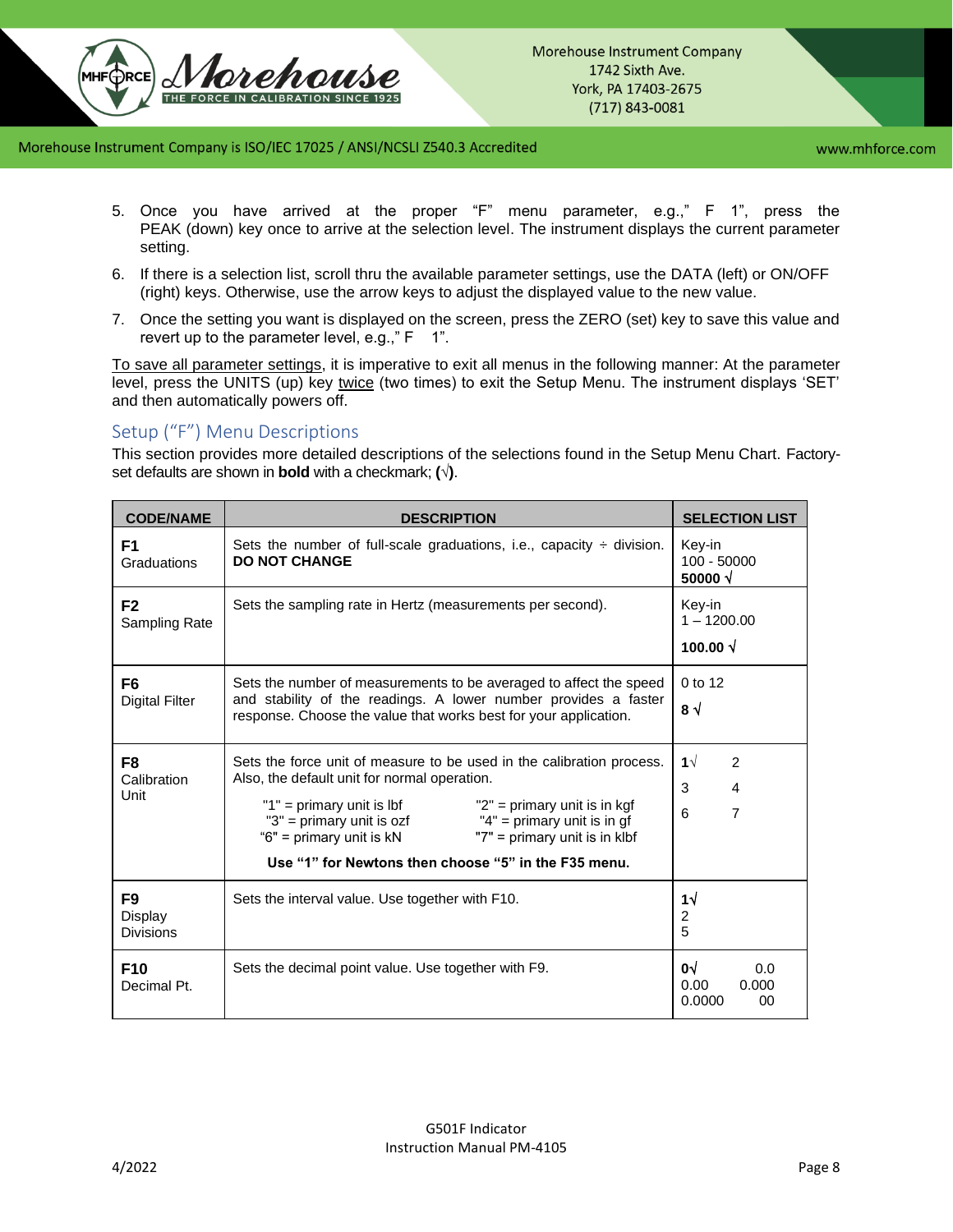

www.mhforce.com

| <b>CODE/NAME</b>                                     | <b>DESCRIPTION</b>                                                                                                                                                            | <b>SELECTION LIST</b>                            |
|------------------------------------------------------|-------------------------------------------------------------------------------------------------------------------------------------------------------------------------------|--------------------------------------------------|
| F15<br>Span<br>Calibration -<br>Negative             | Places instrument into live negative (-) span calibration mode. Scrolling<br>down with the PEAK key one level begins the procedure.                                           | Press <b>PEAK</b> key<br>to begin sequence       |
| F <sub>16</sub><br>Zero<br>Calibration               | Places instrument into live zero-calibration mode. Scrolling down with<br>the PEAK key one level begins the procedure.                                                        | Press PEAK key<br>to begin sequence              |
| F <sub>17</sub><br>Span<br>Calibration -<br>Positive | Places instrument into live positive (+) span calibration mode. Scrolling<br>down with the PEAK key one level begins the procedure.                                           | Press <b>PEAK</b> key<br>to begin sequence       |
| F18<br>View<br>Calibration<br>Data                   | Activates the function that allows you to view calibration values.<br>Scrolling down with the PEAK key one level begins the procedure.                                        | Press <b>PEAK</b> key<br>to begin sequence       |
| F <sub>19</sub><br>Key-in Zero                       | Allows you to key-in a known zero calibration value. Scrolling down<br>with the PEAK key one level begins the procedure.                                                      | Press PEAK key<br>to begin sequence              |
| F <sub>20</sub><br>Key-in Span                       | Allows you to key-in known span calibration values. Scrolling down<br>with the PEAK key one level begins the procedure.                                                       | Press PEAK key<br>to begin sequence              |
| F <sub>21</sub><br><b>Factory Reset</b><br>(US)      | This sub-menu will reset all parameters in the "F" and "A" menu to the<br>default settings. It will not overwrite any previously saved calibration<br>data. USE WITH CAUTION! | Press the <b>PEAK</b><br>key twice to<br>execute |
| F <sub>22</sub><br><b>Factory Reset</b><br>(EU)      | This sub-menu will reset all parameters in the "F" and "A" menu to the<br>default settings. It will not overwrite any previously saved calibration<br>data. USE WITH CAUTION! | Press the <b>PEAK</b><br>key twice to<br>execute |
| F <sub>23</sub><br><b>Full Factory</b><br>Reset      | This sub-menu will reset all instrument parameters to the default<br>settings. It will not overwrite any previously saved calibration data.<br>USE WITH EXTREME CAUTION!      | Press the <b>PEAK</b><br>key twice to<br>execute |
| F <sub>25</sub><br><b>Set Point</b><br>Function      | Sets the function of the set points and relay outputs.                                                                                                                        | 0 to 10<br>$\mathbf{0}$ $\sqrt{ }$               |
| F <sub>26</sub><br>Calibration<br>Mode               | Sets the instrument calibration mode.<br>"no" = Live, "yE5" = Key-In (mV/V)                                                                                                   | no √<br>yE <sub>5</sub>                          |
| F27<br>Key-in<br>Calibration                         | Places instrument into key-in (mV/V) calibration mode. Scrolling down<br>with the PEAK key one level begins the procedure.                                                    | Press PEAK key<br>to begin sequence              |
| F28<br>Reference<br>Calibration                      | Places instrument into reference (mV/V) calibration mode. Scrolling<br>down with the PEAK key one level begins the procedure. Password<br>protected.                          | Press PEAK key<br>to begin sequence              |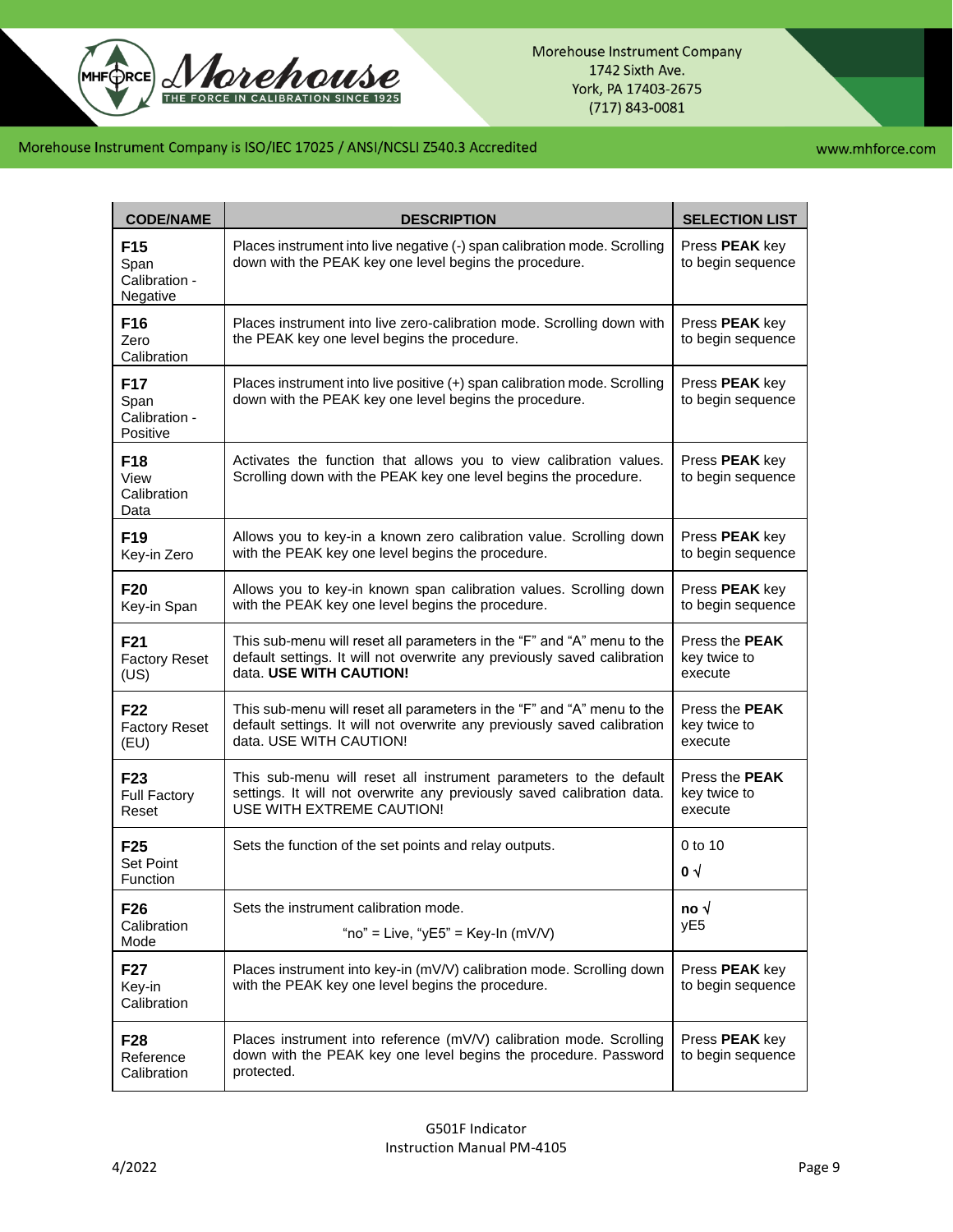www.mhforce.com

| <b>CODE/NAME</b>             | <b>DESCRIPTION</b>                                                                                                                                                                                                      |                                | <b>SELECTION LIST</b> |
|------------------------------|-------------------------------------------------------------------------------------------------------------------------------------------------------------------------------------------------------------------------|--------------------------------|-----------------------|
| F30                          | Sets one special application.                                                                                                                                                                                           | $\overline{2}$<br>$\mathbf{0}$ | $5\sqrt{ }$           |
| Application                  | "0" = None (Gross/Net), "2" = Remote Display, "5" = Peak Hold, "                                                                                                                                                        |                                |                       |
| F31                          | Sets the calibration stability level. Enable for hydraulic sensor                                                                                                                                                       | No √                           |                       |
| Quick Cal.                   | Calibration.<br>"no" = Disabled<br>"yes" = Enabled                                                                                                                                                                      | <b>YES</b>                     |                       |
| F35                          | Sets the force unit of measure to be displayed when the instrument is                                                                                                                                                   | $1\sqrt{ }$                    | 2                     |
| <b>Default Units</b><br>Mode | switched on. Scrolling down with the PEAK key one level begins the<br>procedure.                                                                                                                                        | 3                              | 4                     |
|                              | "1" = Pounds (lbf), "2" = Kilograms (kgf), "3" = ounces (ozf),                                                                                                                                                          | 5                              | 6                     |
|                              | " $4"$ = grams (gf), $"5"$ = Newtons (N)                                                                                                                                                                                | 7                              |                       |
|                              | "6" = Kilonewtons (kN) $"7"$ = Kilopound (klb)                                                                                                                                                                          |                                |                       |
| F36<br>Default Peak<br>Mode  | Sets the peak hold mode to be activated when the instrument is<br>switched on. Scrolling down with the PEAK key one level begins the<br>procedure.<br>"rEAL" = Live, "HoLd P" = Positive Peak, "HoLd U" = Negative Peak | rEAL√<br>HoLd P<br>HoLd U      |                       |

# <span id="page-9-0"></span>Entering the User ("A") or COM ("C") Menu

**NOTE:** Follow the same steps to enter the COM ("C") Menu– just substitute "C" for "A" below

- 1. Switch off the instrument by pressing and holding down the ON/OFF key for about 5 seconds.
- 2. Press and hold down the ON/OFF key (about 20 seconds) until the screen shows "-F-".
- 3. Press the ON/OFF (right) key once. The screen displays "-A-".
- 4. Scroll down using the PEAK (down) key to reach the parameter level. The instrument shows "A 1".
- 5. Move from one "A" parameter to the next by using the DATA (left) or ON/OFF (right) keys. For example, to go from A1 to A2, press the ON/OFF key. To go from A2 back to A1, press the DATA key.
- 6. Once you have arrived at the proper "A" menu parameter, e.g. "A 1", press the PEAK (down) key once to arrive at the selection level. The instrument displays the current parameter setting.
- 7. If there is a selection list, scroll thru the available parameter settings, use the DATA (left) or ON/OFF (right) keys. Otherwise, use the arrow keys to adjust the displayed value to the new value.
- 8. Once the setting you want is displayed on the screen, press the ZERO (set) key to save this value and revert up to the parameter level, e.g. "A 1".
- 9. To save all parameter settings, it is imperative to exit all menus in the following manner: At the parameter level, press the UNITS (up) key twice (two times) to exit the User Menu. The instrument displays 'SET' and then automatically powers off.

G501F Indicator Instruction Manual PM-4105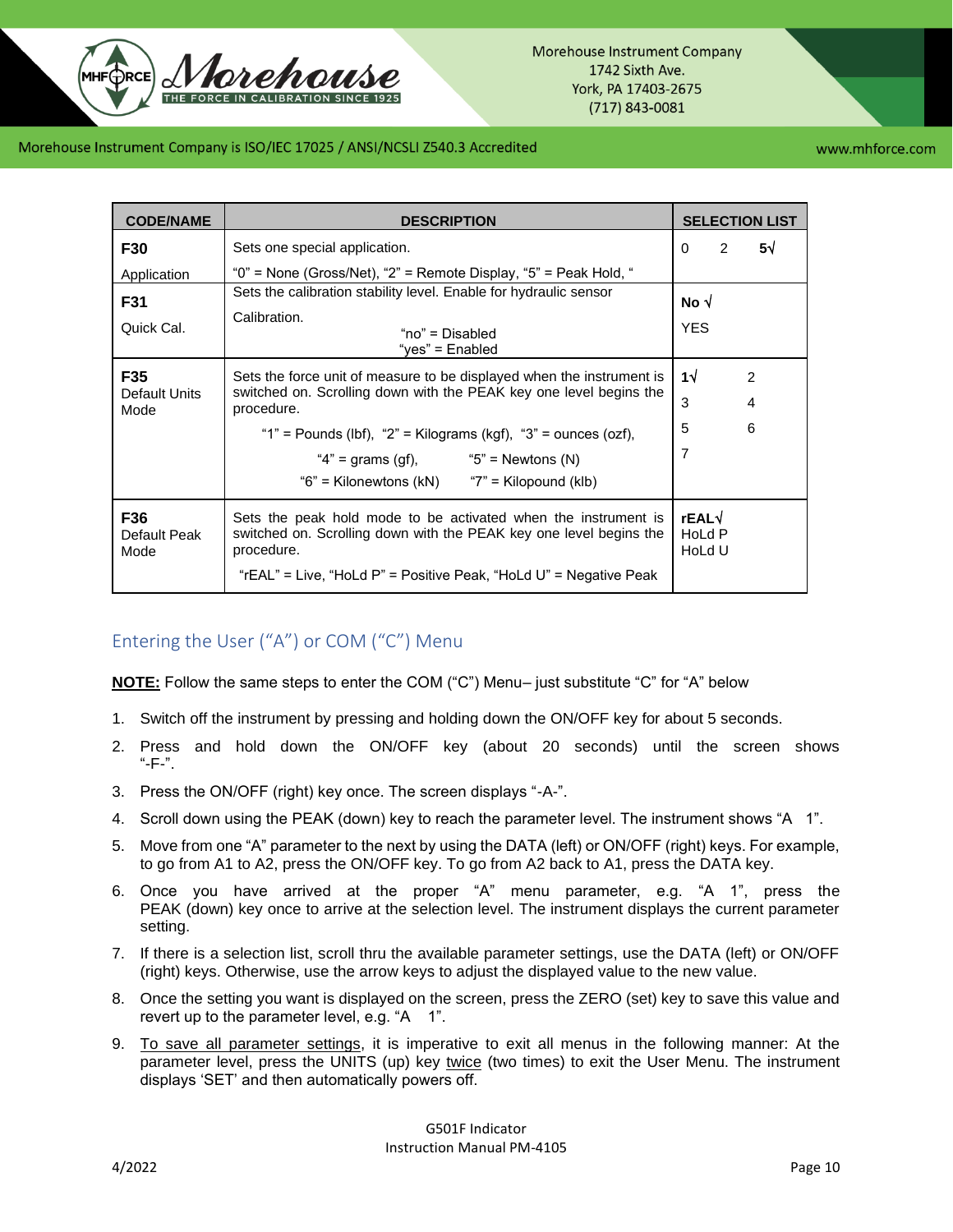

# <span id="page-10-0"></span>User ("A") and COM ("C") Menu Descriptions

This section provides more detailed descriptions of the selections found in the User Menu Chart. Factoryset defaults are shown in **bold** with a checkmark; **(√)**.

| <b>CODE/NAME</b>                                      | <b>DESCRIPTION</b>                                                                                                                                                                                                                                                                                                                                                                                                                                                                                                                                                                   | <b>SELECTION LIST</b>                                                                              |
|-------------------------------------------------------|--------------------------------------------------------------------------------------------------------------------------------------------------------------------------------------------------------------------------------------------------------------------------------------------------------------------------------------------------------------------------------------------------------------------------------------------------------------------------------------------------------------------------------------------------------------------------------------|----------------------------------------------------------------------------------------------------|
| A1/C1<br><b>Baud Rate</b>                             | Selects the baud rate for data transmission through the serial port.                                                                                                                                                                                                                                                                                                                                                                                                                                                                                                                 | 600, 1200, 2400,<br>4800, 9600 $\sqrt{ }$ .<br>19200, 38400,<br>57600, 115200                      |
| A2/C2<br>Data Bits.<br>Parity and<br><b>Stop Bits</b> | Selects the number of data bits and parity of serial transmission.<br>"8_n_1" = 8 data bits with no parity bit and one stop bit<br>"8_n_2" = 8 data bits with no parity bit and two stop bits<br>"7_n_1" = 7 data bits with no parity bit and one stop bit<br>"7_n_2" = 7 data bits with no parity bit and two stop bits<br>"7_E_1" = 7 data bits with even parity bit and one stop bit<br>"7_E_2" = 7 data bits with even parity bit and two stop bits<br>"7_o_1" = 7 data bits with odd parity bit and one stop bit<br>"7_o_2" = 7 data bits with odd parity bit and two stop bits | 8_n_1 $\sqrt$<br>8 n 2<br>$7_n_1$<br>$7_n_2$<br>7 E 1<br>$7_E_2$<br>$7_0$ _1<br>$7_0$ <sub>2</sub> |
| A3/C3<br>Serial Port<br>Mode                          | Selects the mode of the serial port: Refer to Serial Port Information for<br>more details.<br>"0" = Demand Full Duplex<br>"1" = Continuous Full Duplex<br>" $2"$ = Auto Print                                                                                                                                                                                                                                                                                                                                                                                                        | $\mathbf{0}$ $\sqrt{ }$<br>1<br>$\overline{2}$                                                     |
| A6/C6<br><b>Output String</b>                         | Selects fixed output string for serial port. Refer to Serial Port<br>Information for more details.<br>"0" = String Format 1 (Condec Demand)<br>"1" = String Format 2 (Condec Continuous)<br>$"2"$ = Text Print Ticket<br>"3" = Text Print Ticket with MP-20 Auto Label Feed                                                                                                                                                                                                                                                                                                          | $0\sqrt{(A6)}$<br>1<br>$2\sqrt{(C6)}$<br>3                                                         |
| A10<br>Auto Power Off                                 | Selects the automatic power off time, expressed in minutes of inactivity<br>(keys and force measurement change). Pressing the PEAK key to<br>scroll down one level begins the sequence. $(0 = No$ auto power off)                                                                                                                                                                                                                                                                                                                                                                    | Key-in<br>0 to 30<br>30 <sub>1</sub>                                                               |
| A12<br><b>Backlight</b><br><b>Brightness</b>          | Selects the brightness of the LCD backlight. Selections are in % of full<br>brightness. Intended to help save battery life.                                                                                                                                                                                                                                                                                                                                                                                                                                                          | $0$ (OFF)<br>20<br>50<br>75<br>$100\sqrt{ }$                                                       |
| A22<br>Low Battery<br>Auto Power Off                  | Selects the automatic power off time of the instrument after it enters a<br>low battery condition. Expressed in minutes. Pressing the PEAK key<br>to scroll down one level begins the sequence.                                                                                                                                                                                                                                                                                                                                                                                      | Key-in<br>0 to 99<br>$2\sqrt{ }$                                                                   |
| A23<br>Audible Key<br>Feedback                        | Selects function of the audible key feedback (beeper).<br>"no" = Disabled<br>"YES" = Enabled                                                                                                                                                                                                                                                                                                                                                                                                                                                                                         | no<br>YES√                                                                                         |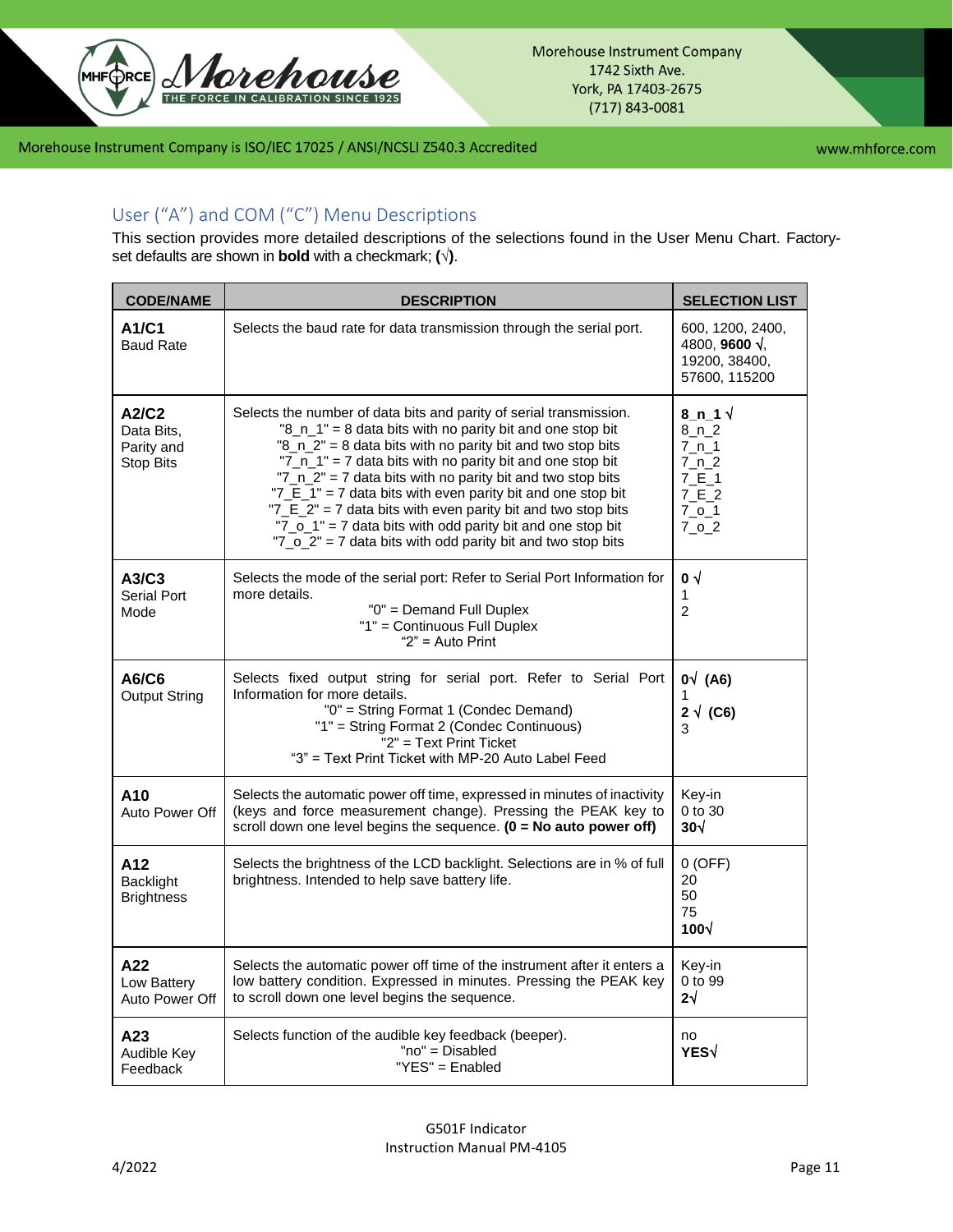

www.mhforce.com

# <span id="page-11-0"></span>Instrument Calibration

# <span id="page-11-1"></span>Calibration Overview

There are two ways to calibrate the instrument.

# **\*\*\*Be sure to check (F26) to see if the correct calibration mode is chosen before**

# **continuing with your calibration.\*\*\***

- 1. **Live calibration**: You will be calibrating an actual load sensor to the instrument using live test loads. You can have up to seven positive calibration points and up to seven negative calibration points. These calibration points are denoted as C1 through C7.
- 2. **mV/V calibration:** You will be calibrating the instrument using a load cell simulator (calibrator). Previously established mV/V input signal values - and the corresponding force values - are required. You can have up to seven positive calibration points and up to seven negative calibration points. These calibration points are denoted as C1 through C7.

The absolute value of each subsequent calibration point should be higher than the last, e.g., the C2 value should be greater than the C1 value, etc.

## <span id="page-11-2"></span>Live Calibration Overview

Live calibration is comprised of 3 main steps as needed: **zero** calibration (F16), **positive span** calibration (F17) and **negative span** calibration (F15).

Here is a quick reference of the recommended sequence for multiple calibration points: **Follow the Live Span Instructions below for more details of the calibration.**

- 1. Put force sensor onto test fixture
- 2. Go to F17 and press the down key; indicator prompts for the first calibration point
- 3. key in number 111111 and press the SET key; indicator will show "FIT" momentarily and then automatically record the fixture reference point
- 4. Follow the F17 procedure as written for up to seven calibration points
- 5. If necessary, repeat these steps for negative span calibration (F15)
- 6. Mount the force sensor onto the final fixture
- 7. Go to F16 and perform zero calibration

## <span id="page-11-3"></span>Live Positive Span Calibration Instructions (F17)

- 1. To get in the menu, start with the meter powered off, then press and hold down the ON/OFF key (about 20 seconds) until the screen shows "-F-".
- 2. With "-F-" showing Press PEAK(down) to show **"F 1"**, Then press ON/OFF to scroll to "**F 17**",(**This must be positive readings**) and then push PEAK (down) key. The indicator will briefly display '**C 1**' and then prompt you to enter the data for the first calibration point (C1). The previously saved force value will be displayed with one digit blinking.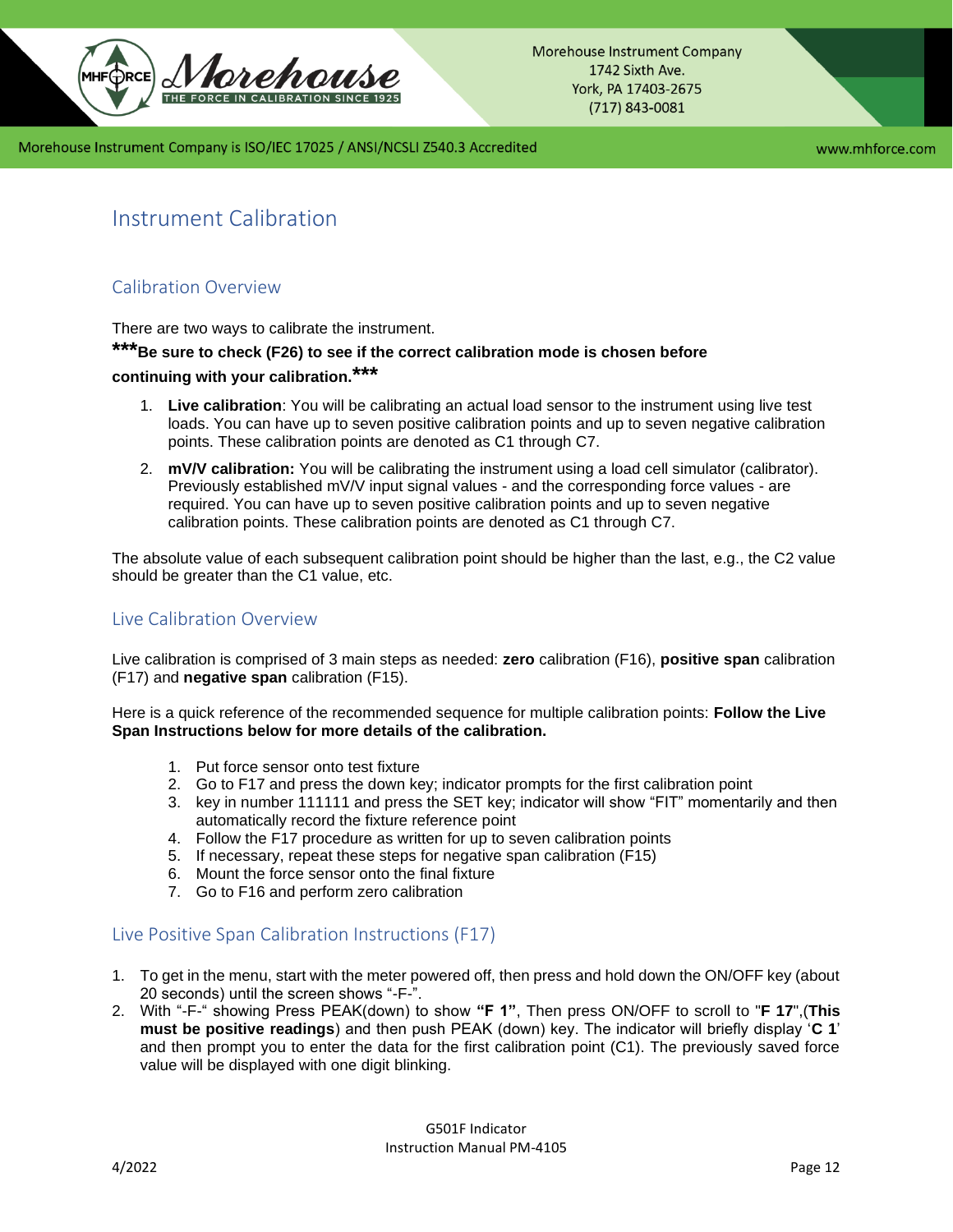www.mhforce.com

- 3. Use the four directional keys to adjust the displayed value to 111111 and press the ZERO (set) key; indicator will show "FIT" momentarily and then automatically record the fixture reference point. The previously saved force value will be displayed with one digit blinking.
- 4. Place the first test load onto the force sensor.
- 5. Use the four directional keys to enter in the actual positive force value, e.g., 1000.0 lbf. Increase the flashing digit by pressing the UNITS key. Decrease the flashing digit by pressing the PEAK key. Pressing the DATA key or the ON/OFF key will change the position of the flashing digit. Press zero to save and proceed to the next point.
- 6. Repeat steps 3 through 5 to enter data for the remainder of the calibration points. **You need not enter data for all seven calibration points. To cease entering additional calibration points, simply enter zero for the new value, e.g., 0.0 lbf.**
- 7. At the conclusion of C7 (or the last calibration point), the instrument will show "-donE" and reverts to the top setup menu level, i.e.: "-F-".

If the calibration was *not* successful, one of the following error messages will appear.

- "**Err0**" The calibration test load or the keyed-in load is larger than the full capacity of the instrument. Change the calibration test load or check the input data.
- "**Err1**" The calibration test load or the keyed-in load is smaller than 1% of the full capacity of the instrument. Change the calibration test load or check the input data.
- "**Err2**" There is not enough signal from the force sensor to complete the calibration process. Most common causes include incorrect force sensor wiring, a mechanical obstruction or a faulty (damaged) force sensor.

Take the indicated action to correct the problem, and then perform a new calibration.

**\***When both modes are needed for calibration, skip saving until all calibration is complete. Proceed to Live Negative Span Calibration Instructions.

**To save all calibration settings,** you must exit all menus in the following manner: At the parameter level, press the UNITS (up) key twice (two times) to exit the Setup Menu. The instrument displays 'SET' and then automatically powers off.

**\***If the meter does not read after programming, make sure the correct output is in the correct "F" menu. ("F15" needs to be negative and "F17" needs to be positive.)

# <span id="page-12-0"></span>Live Negative Span Calibration Instructions (F15)

For negative calibration data, you will not see a minus sign on the screen. You need not be concerned as all data entered is presumed to be a negative value, e.g., 1000.0 lbf is really -1000.0 lbf.

- 1. To get in the menu, start with the meter powered off, then press and hold down the ON/OFF key (about 20 seconds) until the screen shows "-F-".
- 2. With "-F-" showing Press PEAK(down) to show **"F 1"**, Then press ON/OFF to scroll to "**F 15**",(**This must be negative readings**) and then push PEAK (down) key. The indicator will briefly display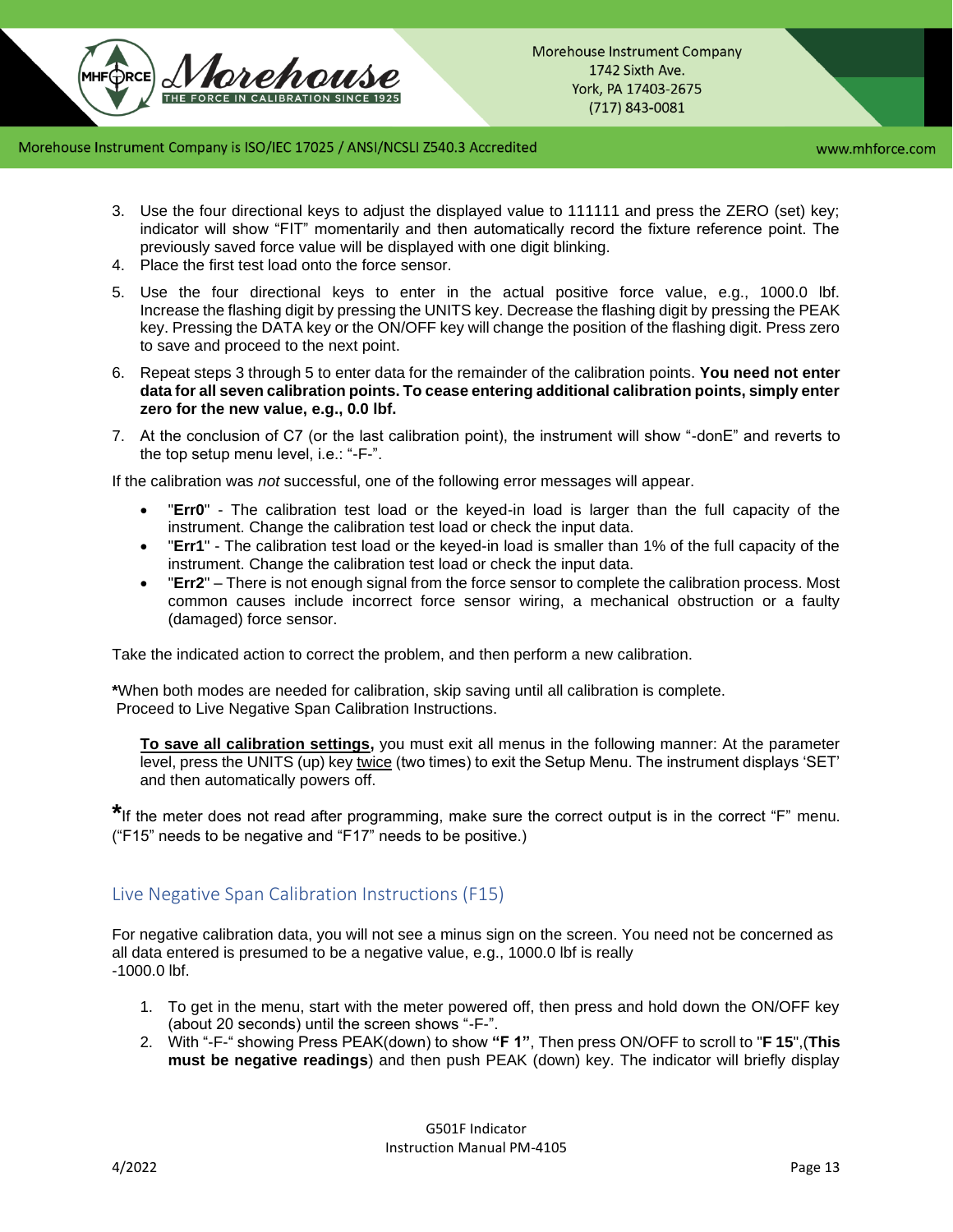www.mhforce.com

"**C 1**" and then prompt you to enter the data for the first calibration point (C1). The previously saved force value will be displayed with one digit blinking.

- 3. Use the four directional keys to adjust the displayed value to 111111 and press the ZERO (set) key; indicator will show "FIT" momentarily and then automatically record the fixture reference point. The previously saved force value will be displayed with one digit blinking.
- 4. Place the first test load onto the force sensor.
- 5. Use the four directional keys to enter in the actual positive force value, e.g., 1000.0 lbf. Increase the flashing digit by pressing the UNITS key. Decrease the flashing digit by pressing the PEAK key. Pressing the DATA key or the ON/OFF key will change the position of the flashing digit. Press zero to save and proceed to the next point.
- 6. Repeat steps 3 through 5 to enter data for the remainder of the calibration points. **You need not enter data for all seven calibration points. To cease entering additional calibration points, simply enter zero for the new value, e.g., 0.0 lbf.**
- 7. At the conclusion of C7 (or the last calibration point), the instrument will show "-donE" and reverts to the top setup menu level, i.e.: "-F-".

To save all calibration settings, you must exit all menus in the following manner: At the parameter level, press the UNITS (up) key twice (two times) to exit the Setup Menu. The instrument displays 'SET' and then automatically powers off.

<span id="page-13-0"></span>Live Zero Calibration Instructions (F16)

- 1. While in the Setup mode press PEAK(down), scroll to "**F 16**" using ON/OFF, and then scroll down once using the PEAK (down) key. The display will momentarily show "**C 0**" followed by a value. This value is the internal A/D count and can prove useful when trying to troubleshoot setup problems.
- 2. Mount the force sensor onto the final fixture, assure a no-load condition and then press the ZERO (set) key to save the zero-point value. The display will show "**SET**" and "**EndC0**" momentarily, and then revert up to F16.

To save all calibration settings, you must exit all menus in the following manner: At the parameter level, press the UNITS (up) key twice (two times) to exit the Setup Menu. The instrument displays 'SET' and then automatically powers off.

Underneath the display you may find down arrows which have been activated. For each down arrow displayed, add 1 million to the displayed count. (Max value is 4.8 million counts)

<span id="page-13-1"></span>Key-in mV/V Calibration Instructions (F27)

**\***Make sure F26 is set to "Yes" prior to calibration.

You will be entering data for up to seven **positive** calibration points and up to seven **negative** calibration points. These calibration points are denoted as C1 through C7. The absolute value of each subsequent calibration point should be higher than the last.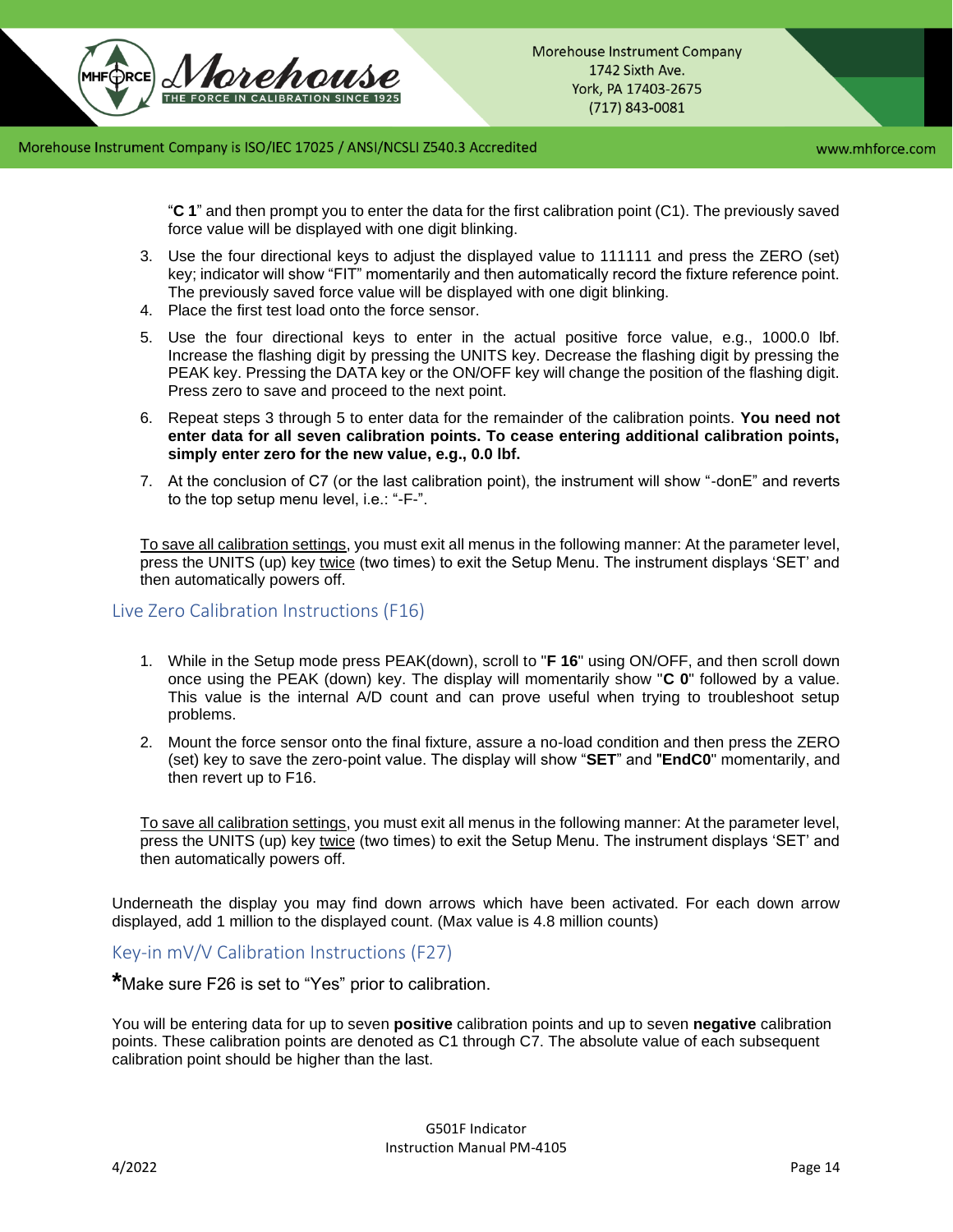www.mhforce.com

Each calibration point requires entry of two values:

- A force value, e.g., 200 lbf
- A corresponding mV/V input signal value, e.g., 1.0125 mV/V.
- 1. While in the Setup mode, scroll to "**F 27**", and then scroll down once using the PEAK (down) key. The indicator will briefly display 'Pos C' and then prompt you to enter the data for the first **positive** calibration point (C1). The previously saved force value will be displayed with one digit blinking.
- 2. Use the four directional keys to enter in the actual positive force value, e.g., 200 lbf.
- 3. Press the ZERO (Set) key to save the force value. The indicator will prompt you to enter the corresponding mV/V input signal. The previously saved mV/V value will be displayed with one digit blinking.
- 4. Use the four directional keys to enter in the actual mV/V value.
- 5. Press the ZERO (Set) key to save the mV/V value. The indicator briefly displays 'End C1' and then moves to the next **positive** calibration point (C2).
- 6. Repeat steps 2 through 5 to enter data for the remainder of the **positive** calibration points. **You need not enter data for all seven positive calibration points. To cease entering additional calibration points, simply enter zero for both values, e.g., 0 lbf and 0.0000 mV/V.**
- 7. The indicator will briefly display 'Neg C' and then prompt you to enter the data for the first negative calibration point (C1). The previously saved force value will be displayed with one digit blinking.
- 8. Use the four directional keys to enter in the actual negative force value, e.g., 200 lbf. **For negative calibration data, you will not see a minus sign on the screen. You need not be concerned as all data entered is presumed to be a negative value, e.g., 200 lbf is really -200 lbf.**
- 9. Press the ZERO (Set) key to save the force value. The indicator will prompt you to enter the corresponding mV/V input signal. The previously saved mV/V value will be displayed with one digit blinking.
- 10. Use the four directional keys to enter in the actual negative mV/V value. **For negative calibration data, you will not see a minus sign on the screen. You need not be concerned as all data entered is presumed to be a negative value, e.g., 1.0125 mV/V is really -1.0125 mV/V.**
- 11. Press the ZERO (Set) key to save the value. The indicator briefly displays 'End C1' and then moves to the next **negative** calibration point (C2).
- 12. Repeat steps 8 through 11 to enter data for the remainder of the **negative** calibration points. **You need not enter data for all seven negative calibration points. To cease entering additional calibration points, simply enter zero for both values, e.g., 0 lbf and 0.0000 mV/V.**
- 13. When all values are entered successfully, the display will show "**End Cx**" momentarily before reverting to F27.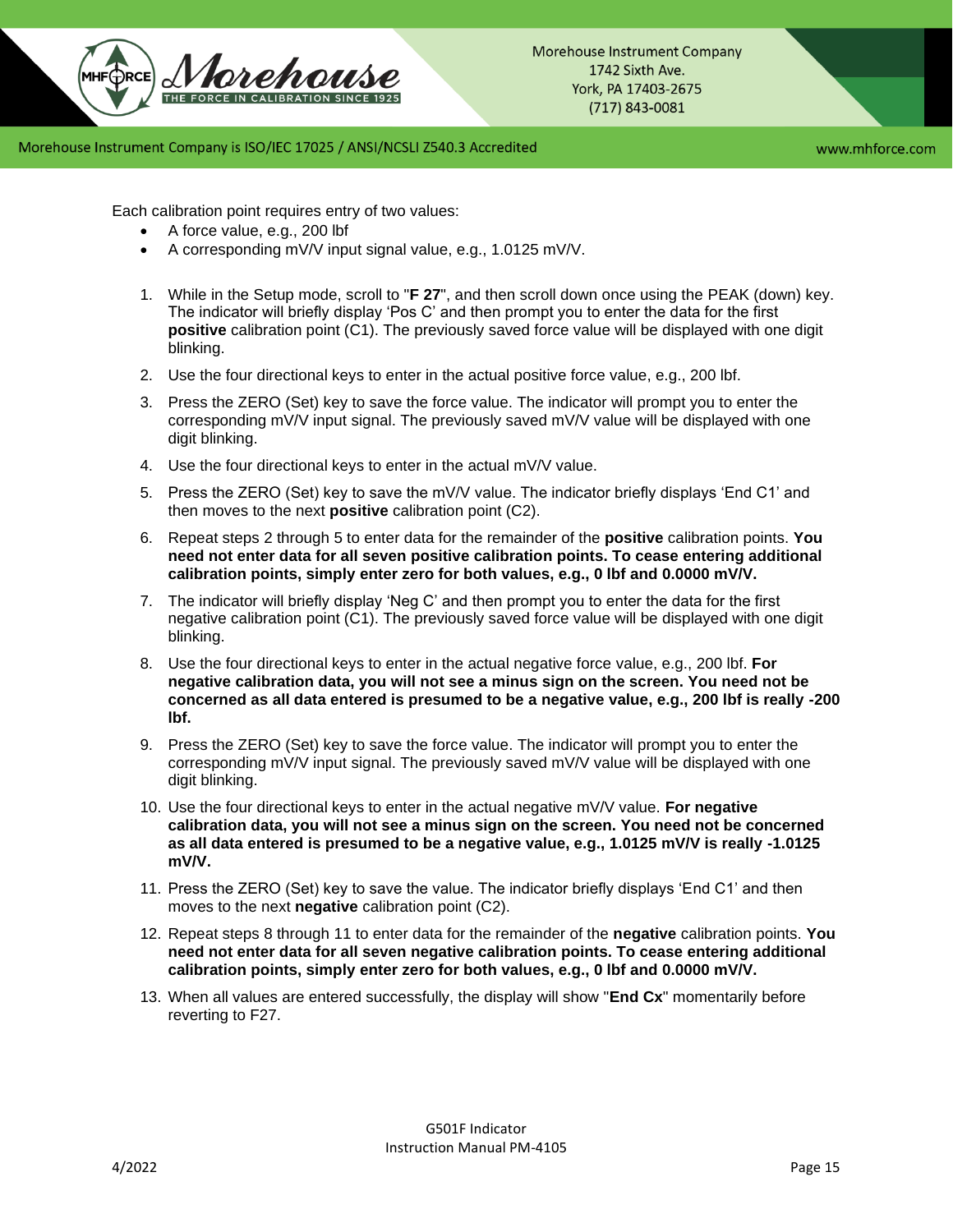

www.mhforce.com

To save all calibration settings, you must exit all menus in the following manner: At the parameter level, press the UNITS (up) key twice (two times) to exit the Setup Menu. The instrument displays 'SET' and then automatically powers off.

# <span id="page-15-0"></span>Advanced Operation

# <span id="page-15-1"></span>Peak Hold Mode

This mode is used to capture and hold peak forces recorded during a specific process. The most common application is evaluating the breaking point of a part or assembly. The instrument records both positive and negative peak forces.

This mode of operation is enabled by changing the F30 parameter setting to "5". In addition, consider configuring the F36 parameter setting to the desired peak mode after start-up (power on).

- 1. Push the PEAK key to activate positive peak mode; the instrument briefly displays "HoLd P" and then the "P" annunciator turns ON.
- 2. Apply force to the item under test. The display indicates and holds the positive peak force applied.
- 3. To activate negative peak mode, press the PEAK key again; the instrument briefly displays "HoLd U ".
- 4. To reset both peak values to zero, press and hold the PEAK key for about 3 seconds until the display shows "Clr P".
- 5. To exit peak hold mode, press the PEAK key again; the instrument briefly displays "LiVE" and then the "P" annunciator turns OFF.

# <span id="page-15-2"></span>Serial Port Information

## <span id="page-15-3"></span>Serial Port Modes

### **DEMAND DUPLEX MODE**

The Demand Duplex Mode provides a two-way serial transmission mode. In this mode, the output information is transmitted on demand; either by pressing the ON/OFF key on the instrument's front panel or upon receiving a recognized command from a host device (i.e., computer). NOTE: Ensure that your cabling contains the proper handshaking.

### **CONTINUOUS DUPLEX MODE**

The Continuous Duplex Mode provides a two-way serial transmission mode. In this mode, the output information is transmitted continuously making it a popular choice for remote displays and other remote devices requiring a constant data stream. The transmission automatically occurs at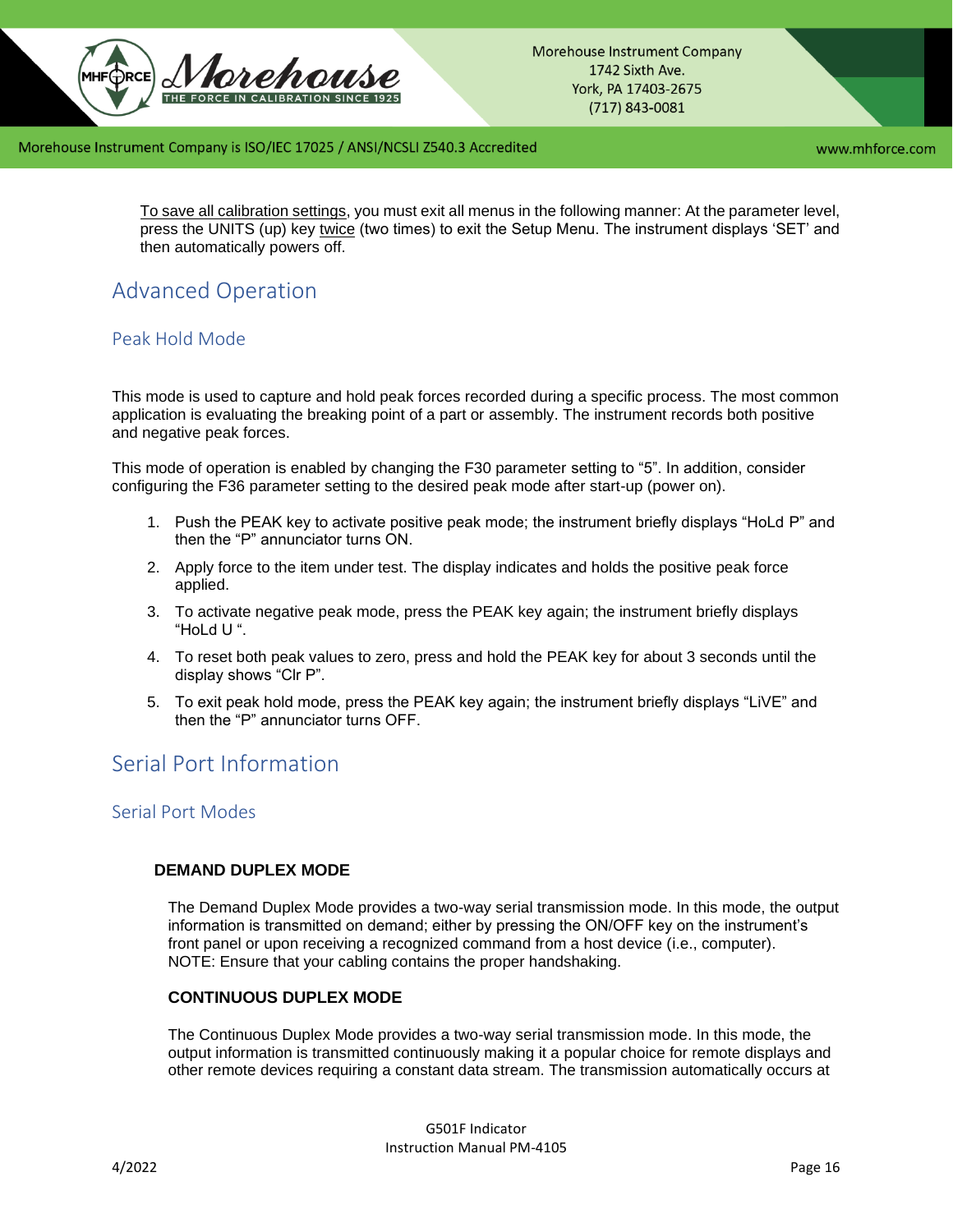

www.mhforce.com

the end of each display update. The instrument will react upon receiving a recognized command from a host device.

RECOGNIZED HOST COMMANDS (applies to both demand and continuous duplex modes)

- **"P"**  This command is sent to the instrument to print the indicated display.
- **"Z"**  This command is sent to the instrument to zero the instrument.
- **"C"**  This command is sent to the instrument to toggle among the configured units of measure.
- **"M"**  This command is sent to the instrument to print the Instrument model.
- **"F"**  This command is sent to the instrument to print the firmware version.
- **"S"**  This command is sent to the instrument to print the serial number.

*The output string needs to be prepended with "7E230250" to obtain the entire S/N*

## **AUTO PRINT MODE**

The Auto Print Mode provides a one-time serial transmission once a non-zero, stable condition is achieved.

## <span id="page-16-0"></span>Output Strings

## **TEXT PRINT TICKET**

The Text Print Ticket is designed specifically for a serial printer.



### **STRING FORMAT 1 (Condec Demand String)**

String Format 1 is designed for two-way communication.

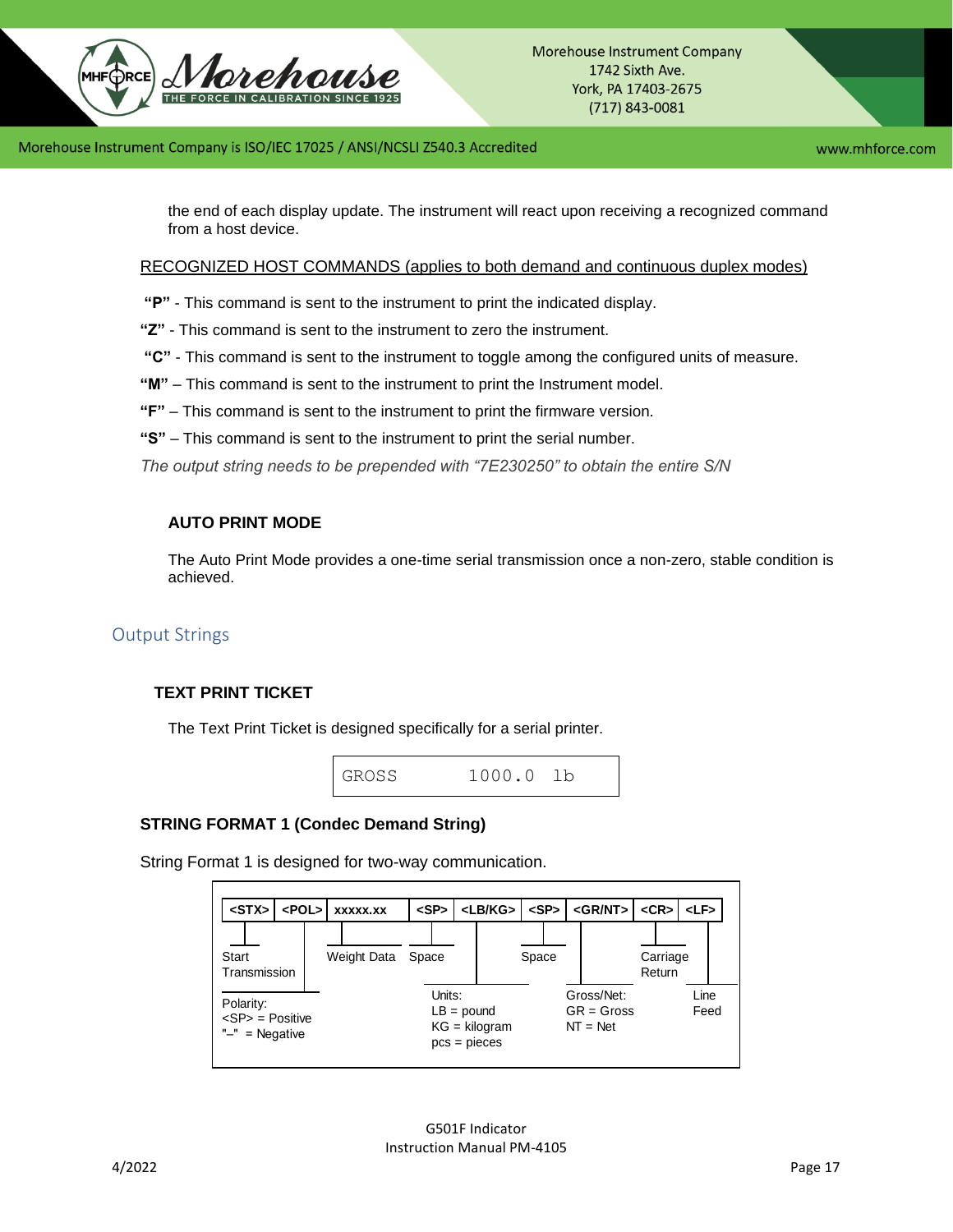

Morehouse Instrument Company 1742 Sixth Ave. York, PA 17403-2675  $(717) 843 - 0081$ 

Morehouse Instrument Company is ISO/IEC 17025 / ANSI/NCSLI Z540.3 Accredited

www.mhforce.com

**NOTE:** Additional unit is available: NT = Newtons

 $oz = ounce$  $g$ <space> = grams  $\mathsf{lb} = \mathsf{pounds}$ kg = kilograms

## **STRING FORMAT 2 (Condec Continuous String)**

String Format 1 is designed for one-way communication.



**NOTE:** Additional unit is available:  $N =$  Newtons

 $O = oz$ G= grams  $L =$  pounds  $K =$  grams

# <span id="page-17-0"></span>Specifications

#### **Instrument Specifications**

**Enclosure:** Aluminum/ABS enclosure (IP54) **Display:** 0.8", 6-digit LCD with LED backlight **Upgraded** A-to-D converter (AD-02): **Resolution:** Up to 4,800,000 Internal Counts @ 4.5 mV/V **Conversion Rate:** 75 to 1200 Hz, selectable **Serial Port:** Full Duplex RS-232C **Operating temperature**: 14°F to 104°F (-10°C to 40°C)

### **Battery Power**

- 4 AA alkaline
- User replaceable
- 85+ continuous hours of operation under typical operating conditions